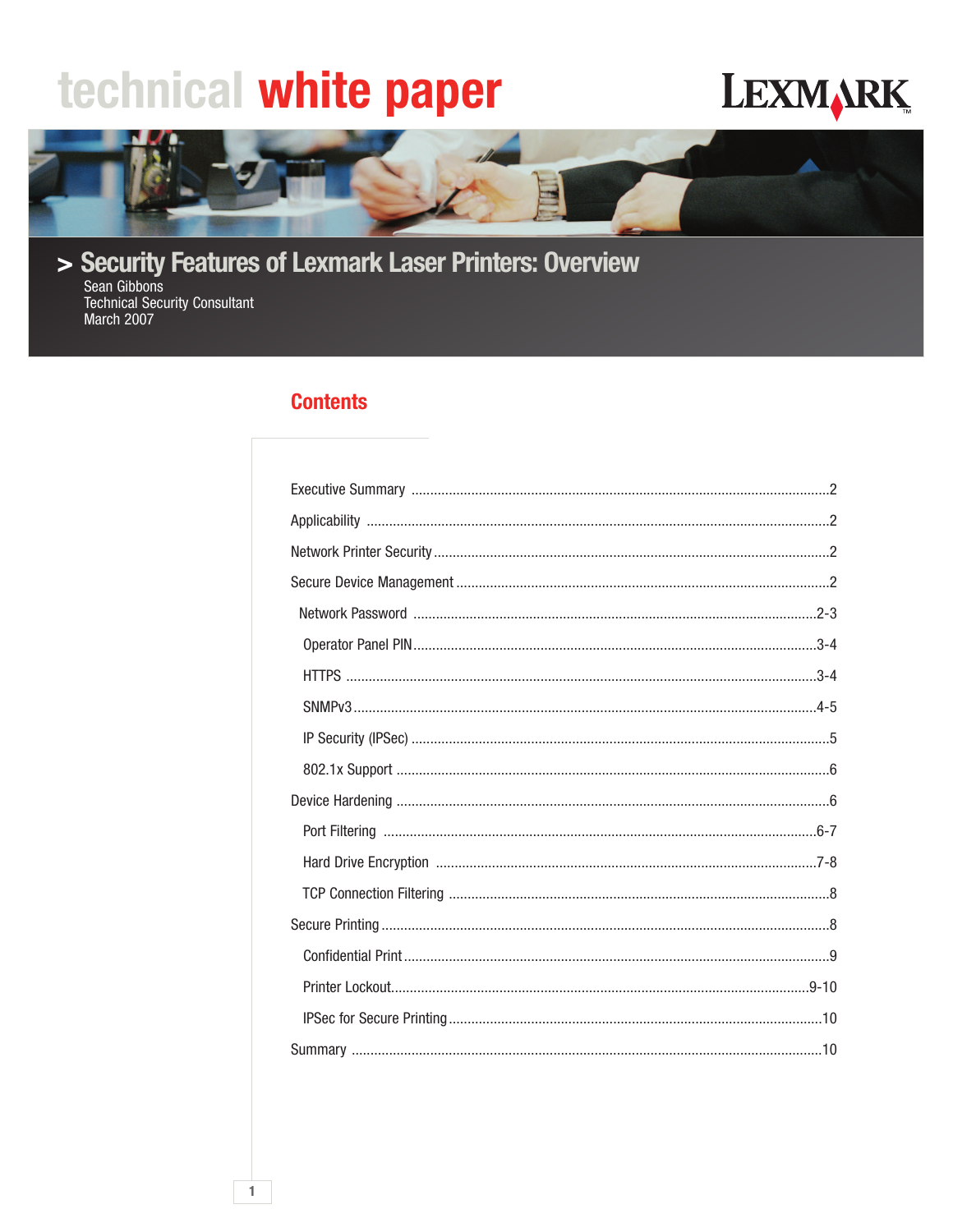## **Executive Summary**

Printers are complex network devices that require careful consideration regarding security. Lexmark's printing and networking products include a wide array of security related features. This document discusses those features and provides an overview of their benefits and their implementation.

Any device that is placed on a network must be evaluated with respect to security. How does the device protect itself from unauthorized access? Does the device expose the network to any form of vulnerability? What sort of information does the device process, and what are the security considerations related to that data? These and many other questions are appropriate to ask of any networked device, including networked printers.

Networked printers operate independently on the network and can be focal points for sensitive information. Securing them is sometimes comparable to securing other conventional networked devices such as computers: the need for controlled network access and the need for secure remote management are largely the same for printers and workstations. In other areas, the security considerations around printers are substantially different: they generally don't run conventional operating systems, they don't have network file shares that need to be secured, they probably don't need or support antivirus software, etc.

This document will define the major areas of security concerns related to printers, and provide an overview of the security features of Lexmark's printers that allow the devices to be deployed, managed and used in a secure manner.

## **Applicability**

This white paper applies to the following Lexmark products:

- Lexmark C522 laser printer
- Lexmark C524 laser printer
- Lexmark T640 laser printer
- Lexmark T642 laser printer
- Lexmark T644 laser printer
- Lexmark C780n laser printer
- Lexmark C782n laser printer
- Lexmark W840 laser printer
- Lexmark C920 laser printer
- Lexmark C935n laser printer

This white paper does not constitute a specification or warranty. All rights and remedies concerning products are set forth in each product's Statement of Limited Warranty.

## **Secure Device Management**

To practically manage a fleet of networked printers, remote management is a must. But the remote management must be secure. The device must allow authorized people to configure it while rejecting those that are unauthorized. The process of managing the device must also be secured so that the network traffic associated with the remote management can't be sniffed or stolen, and abused.

Lexmark's printers include a variety of features to make remote device management easier, and more secure.

## **Network Password**

#### **Overview**

The network password keeps unauthorized people from using a browser or other network tool to configure the printer. Users can point their browser to the printer on the network and see the basic status of the device, but any attempt to configure the printer results in a challenge for the password. If the user can't provide the password, then configuration of the printer is not allowed.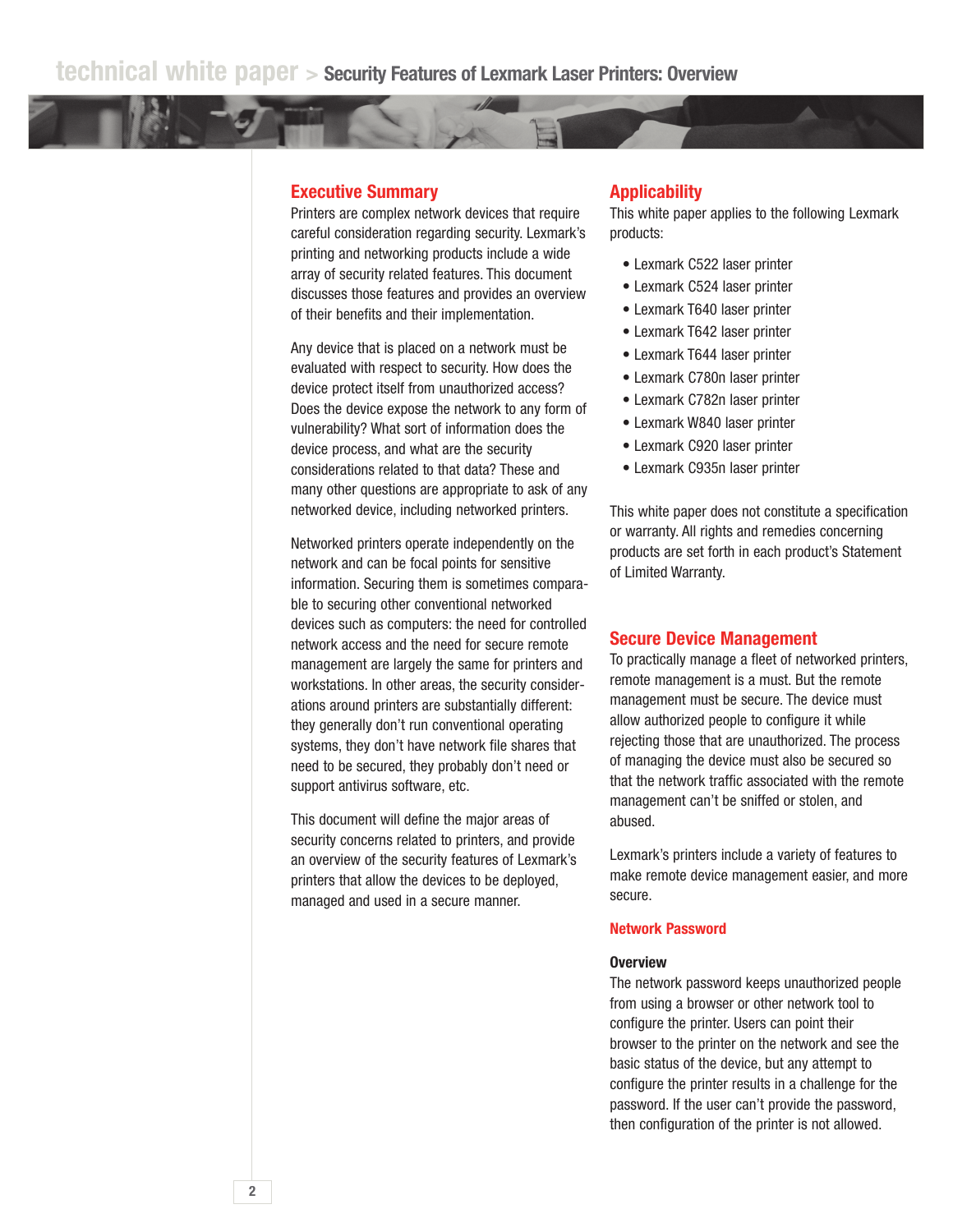

**When an attempt is made to configure the printer via the web browser, the printer's password must be provided.**

## **Benefits**

This basic "building block" of security allows the right people—and only the right people—to configure the device.

## **Details**

The password can be up to 128 characters in length, and supports alphabetic, numeric and other characters to allow for substantial complexity. The password is not associated with a user name, and there's no support for creating additional administrative accounts—there's just one administrative account, and this password controls access to it. (The ability to create additional accounts can lead to more vulnerabilities by allowing undetected and potentially long-lasting accounts to be created.)

Once the password is in place, it must be provided in order to configure the printer via the web interface, through MarkVision Professional or through telnet<sup>1</sup>.

## **Operator Panel PIN**

#### **Overview**

**3**

To protect the printer from unauthorized configuration via the printer's operator panel, the printer can be configured with a 4-digit PIN code with a range of 10,000 values. When an attempt is made to configure the printer via the operator panel, the printer prompts the user for the PIN. Unless the proper PIN is entered, the printer's settings cannot be changed.

## **Benefits**

Like the device password, the PIN keeps unauthorized users—even those that have physical access to the printer—from configuring the device. This can protect against malicious or accidental configuration changes.

#### **Details**

The PIN is 4 digits of a value 0-9, and is set up through the printer's web page. It can be applied to all of the settings accessible through the operator panel, or it can be selectively applied to the sections of the printer's menus that deal with paper settings, general device settings, reports, and network/port settings.

## **HTTPS**

## **Overview**

The most common means to remotely configure a printer is through the printer's web pages. Point your browser to the printer's IP address or DNS name, and if you can provide the printer's password (as described above in Network Password) you can configure the device's settings.

However, browsers and the HTTP traffic associated with them are not inherently secure: someone could sniff the network traffic used in the web session and determine the device's password. To address this concern, Lexmark's printers support HTTPS.

#### **Benefits**

The benefits of using HTTPS for web sessions include:

- The process of establishing the connection is extremely easy for the end user: the browser just needs to be pointed to https:// instead of http://. The rest is automatically taken care of by the printer and the browser.
- All data exchanged through the browser is encrypted—this includes the printer's password and any other settings that are specified or viewed.
- HTTPS and SSL are extremely prolific standards, supported by all of the most commonly used web browsers.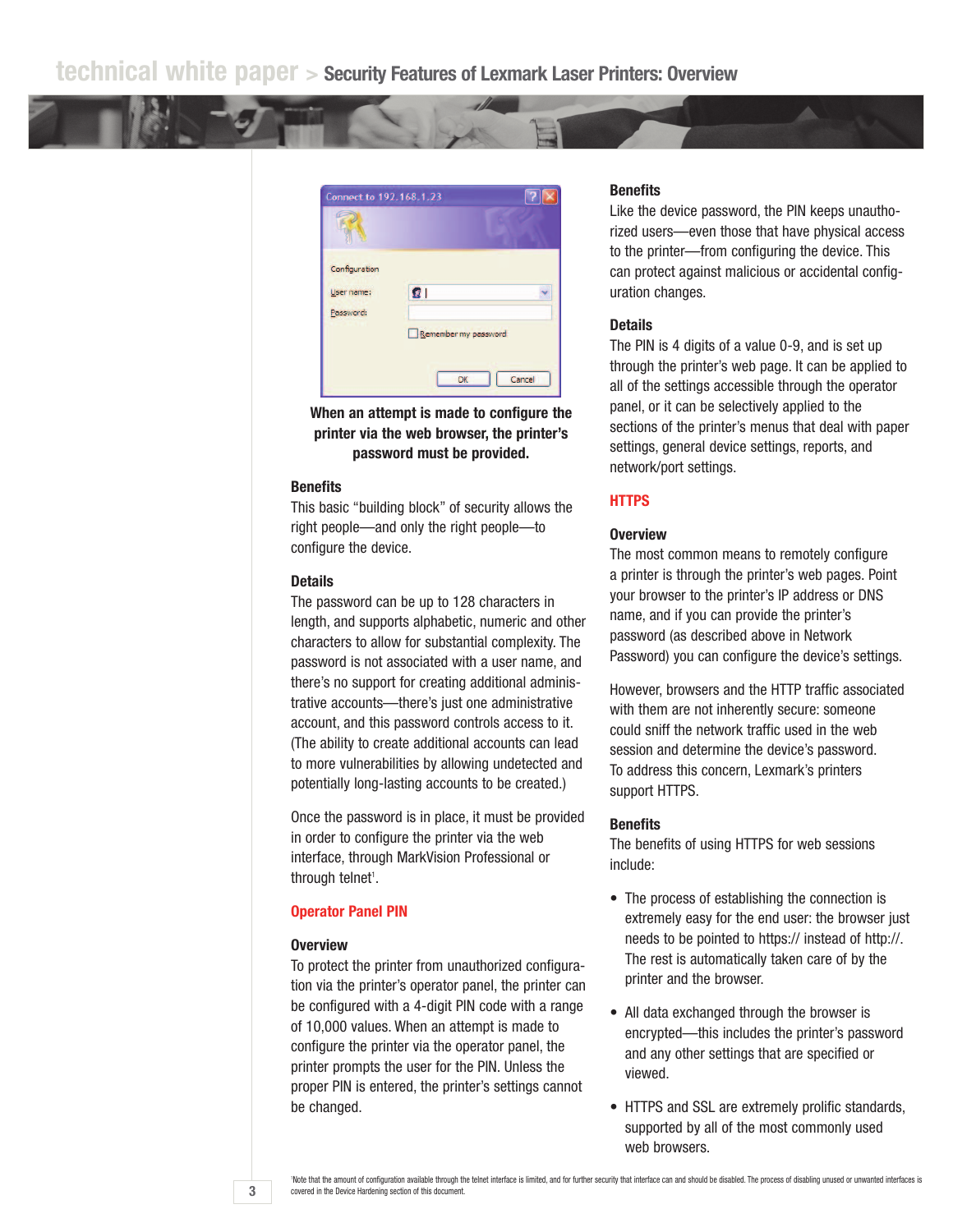• The printer's certificate that allows the SSL session to be established can be signed by a certificate authority, allowing it to integrate into preexisting CA or PKI environments.

With HTTPS, web sessions can be conveniently and effectively secured.

## **Details**

The printer includes an embedded web server, and when a browser is pointed to the printer's address with the https:// prefix the printer and the client system negotiate an SSL connection. This involves the printer passing its x.509 certificate to the client system, to establish its (the printer's) identity. Since the printer's certificate is, by default, self-signed, the client will typically present a warning to the user (whether and how this happens depends on the settings of the web browser). The client system can choose to trust the self-signed certificate, and thereafter receive no further warnings.

Alternatively, the printer's certificate can be signed by a certificate authority (or CA). This can be an external CA, or—more likely and more practically—a CA that's internal to the customer's environment. The printer's web interface includes a Certificate Management page that facilitates this process.

Replacing the self-signed certificate with a CAsigned certificate avoids the warnings associated with HTTPS sessions.

The HTTPS session is built on an SSL connection, in which all exchanged data is encrypted. This protects the contents of the session from eavesdropping, and allows for secure remote management of the printer.

## **SNMPv3**

## **Overview**

SNMP (Simple Network Management Protocol) provides another means to remotely configure printers. It can be used to view and alter printer settings, so it involves the basic security questions of how to control its use and how to protect the associated network traffic when it is used.

Lexmark printers support the latest version of SNMP, version 3. This standard protocol includes support for authentication, and for data encryption. Lexmark printers also support SNMPv1 and v2 for backward compatibility.

## **Benefits**

Support for SNMPv3 allows Lexmark printers to be managed securely by standard SNMP console applications. There are two important elements to the security provided by SNMPv3:

- Authentication allows authorized systems to see and manage the printer via SNMPv3, while shutting out unauthorized systems.
- Encryption of the SNMPv3 packets protects the information from being sniffed from the network. Or, more accurately, the sniffed data is useless because it's encrypted.

## **Details**

The authentication features of SNMPv3 allow the printer to refute SNMPv3 traffic unless the requests are preceded by an authentication (via MD5 or SHA1). The printer supports two SNMPv3 accounts: authenticating against one yields the ability to read the printer's settings but not write them, authenticating against the other provides the right to read and write the printer's settings.

Support for data privacy in SNMPv3 means that the printer and SNMP client can use an encryption algorithm (DES, or AES with 128, 192, or 256 bit keys) to encrypt the SNMPv3 traffic.

As with other mechanisms for managing the printer, SNMP can be disabled—if it's not used in a particular environment, it can be and should be turned off entirely.

#### **IP Security (IPSec)**

#### **Overview**

IPSec (IP Security) is supported on Lexmark's printers. This is an extremely important mechanism, since it allows the printer to establish a secure connection to other network nodes such as print servers and management workstations.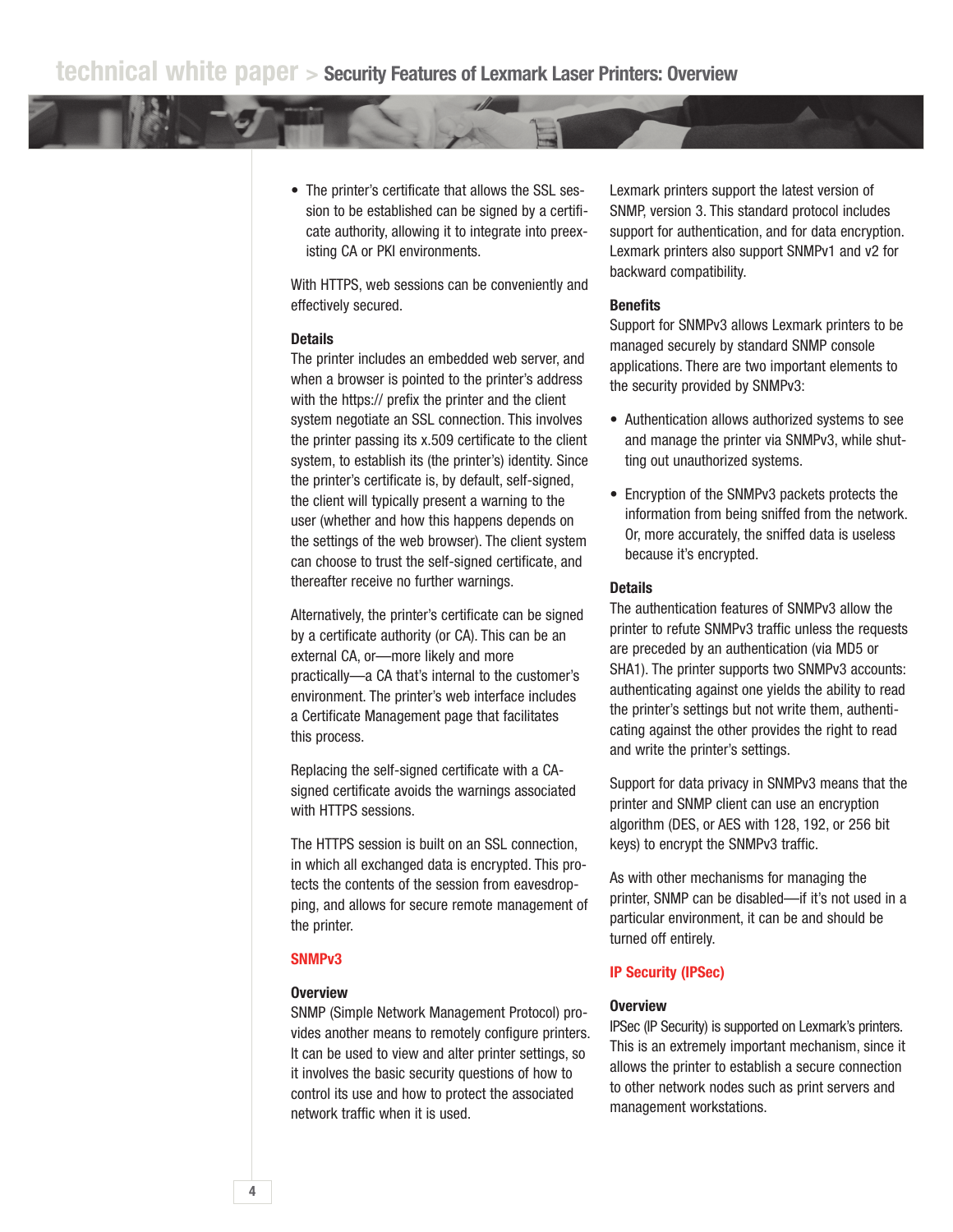IPSec is available on conventional operating systems (Windows, Linux, etc.), and by applying IPSec between the printer and a workstation or server the traffic between these systems can be secured with strong encryption.

## **Benefits**

IPSec can provide many benefits, including:

- When IPSec is used between the printer and the print servers that route print jobs to it, the content of the print jobs is protected from network eavesdropping. By extending the IPSec connection between the print servers and the client systems, the entire print path can be secured.
- When IPSec is used between the printer and the workstations of administrators, remote configuration (by a web session, telnet, SNMP, or any other IP-based means) can be secured. Since mechanisms like HTTPS and SNMPv3 can provide their own security, as described above, IPSec can be used as part of a "Security in Depth" architecture to provide multiple levels of protection. Or, IPSec can be relied upon to provide the security, simplifying the other mechanisms.
- When IPSec is used between the printer and a server running Lexmark's management application, MarkVision Professional (MVP), all communications between the MVP server and the printer is protected.

In short, IPSec can be used to protect virtually any form of IP-based network traffic between the printer and a set of hosts, no matter what operation is performed by that traffic.

#### **Details**

Lexmark printers support IPSec with preshared keys and with certificates.

In preshared key mode, the printer can be configured to establish a secure IPSec connection to up to five other systems. The printer and these systems are configured with a pass-phrase, which is used to authenticate the systems and to encrypt the data subsequently.

In certificate mode, the printer can be configured to establish a secure IPSec connection to up to five other systems or subnets. This allows the printer to exchange data securely with a large number of systems, and the use of certificates allows the process to be integrated with a PKI or CA infrastructure. This provides a more robust and scalable solution, without the burden of configuring or managing keys or passphrases.

The printer can store and apply two certificates for use with IPSec. The printer includes a self-signed certificate that can be replaced with a certificate signed by a CA. This certificate can be generated from scratch, or it can be generated with the base64 encoded PKCS file that's embedded in the printer and available through its web interface. This allows the printer's identity to be validated by other systems in the CA environment. In addition, the printer can store the CA's certificate as a trusted root CA certificate, allowing it to validate the identity of other systems in the CA environment.

IPSec can be used in preshared key mode and certificates mode, simultaneously.

### **802.1x Support**

#### **Overview**

In almost all network environments, users are required to log on to the network before they can do things like send or receive email, browse the web, etc. This can be taken to another level, where devices such as laptops—or printers—can be required to authenticate before they are allowed on the network. The protocol for performing this authentication is 802.1x. Lexmark's printers support the 802.1x for device authentication.

### **Benefits**

802.1x provides the following benefits:

- It allows the printer to authenticate itself to the network for increased security.
- With support for a wide array of authentication methods, the 802.1x authentication method will be compatible with almost any 802.1x authentication environment.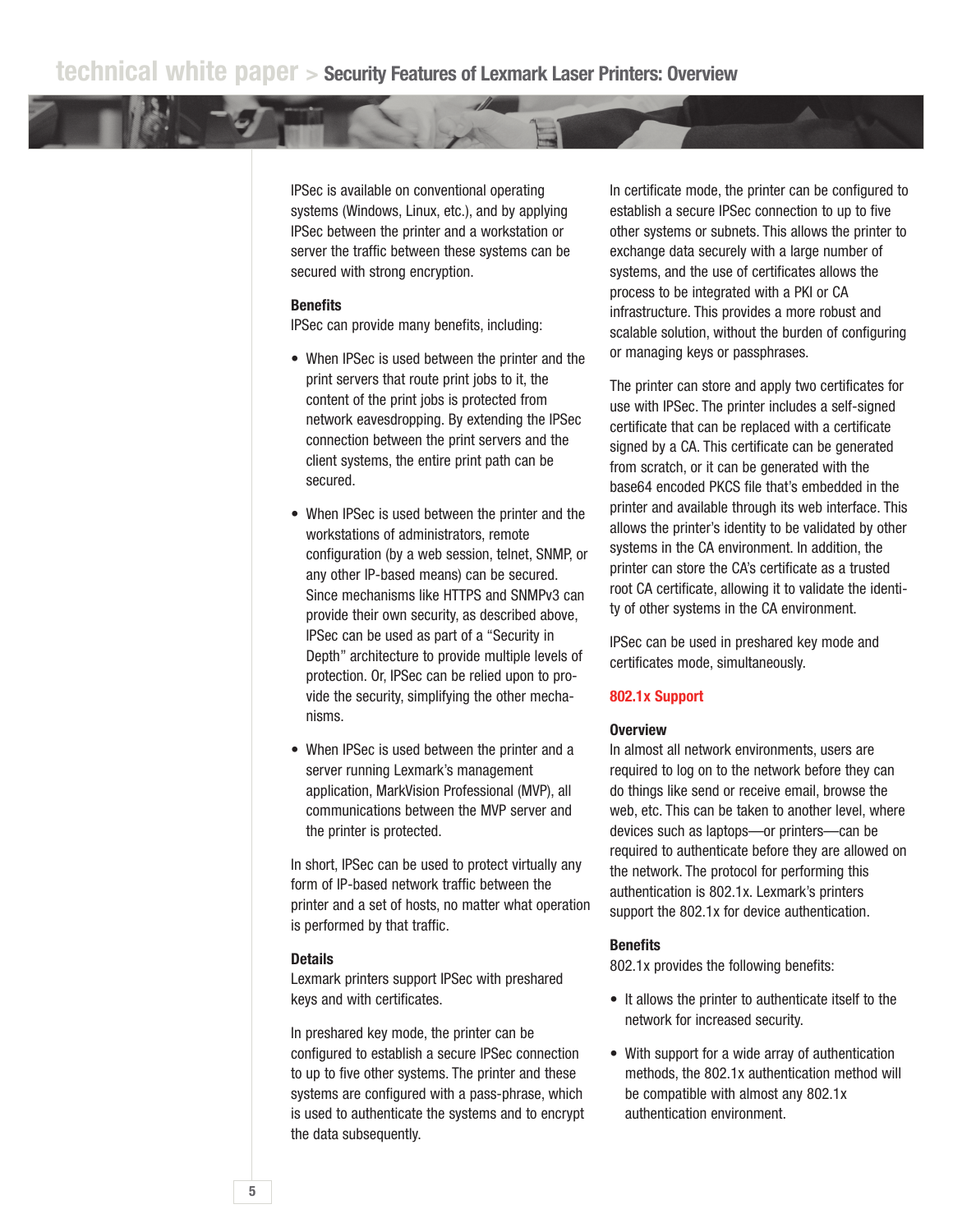• 802.1x is compatible with the optional wireless network adapter, which provides secure wireless networking capabilities.

## **Details**

Typically, 802.1x support is only leveraged for wireless devices. Most environments only support or require 802.1x authentication for network edge devices and for wireless connectivity. Lexmark's implementation of 802.1x supports wired and wireless environments.

Lexmark's 802.1x supports a wide array of network authentication methods:

- LEAP
- PEAP
- EAP-MD5
- EAP\_MSCHAPV2
- EAP-TLS
- EAP-TTLS with the following authentication methods:
	- CHAP
	- MSCHAP
	- MSCHAPv2
	- PAP

The printer supports all of these protocols, and can be configured to include or exclude each protocol in the 802.1x protocol negotiation.

## **Device Hardening**

Hardening a networked device is the process of securing the device's network interfaces. This includes eliminating unneeded or unused features and functions to prevent their abuse, locking down any interfaces that remain, and securing the data hosted by the device.

Lexmark's printers include a variety of mechanisms to facilitate in the device hardening process.

## **Port Filtering**

## **Overview**

Port filtering is implemented on Lexmark printers as a granular filter that allows network ports to be individually disabled. This allows the printer to be configured to meet virtually any policy regarding what protocols are and are not allowed on the network.

## **Benefits**

Support for filtering individual ports provides a variety of benefits, including:

- Increased security by granular and authoritative control over the protocols the device processes or ignores.
- Cleaner port scans—shut down the unneeded ports and ports scans won't report potential vulnerabilities that need to be tracked down and understood.
- Redundancy—many protocols (such as HTTP, FTP, DHCP and others) can be disabled on the printer and port filtering allows the corresponding ports to be disabled as well.
- Reduced network traffic.

#### **Details**

The printer allows each of twenty five TCP and UDP ports to be individually opened or closed:

- TCP 21 (FTP)
- UDP 68 (DHCP)
- UDP 69 (TFTP)
- TCP 79 (FINGER)
- TCP 80 (HTTP)
- TCP 443 (HTTPS)
- UDP 137 (WINS)
- UDP 161 (SNMP)
- UDP 162 (SNMP Traps)
- TCP 515 (LPR/LPD)
- TCP 631 (IPP)
- TCP 5000 (XML)
- TCP 5001 (IPDS)
- UDP 5353 (MDNS)
- TCP 8000 (HTTP)
- TCP 9000 (Telnet)
- TCP 9100 (Raw Print)
- TCP 9200 (IR Alerts)
- UDP 9200 (Discovery)
- UDP 9300 (NPAP)
- TCP 9400 (Lexmark Print Port)
- TCP 9500 (NPAP)
- TCP 9600 (IPDS)
- UDP 9700 (Plug-n-Print)
- TCP 10000 (Telnet)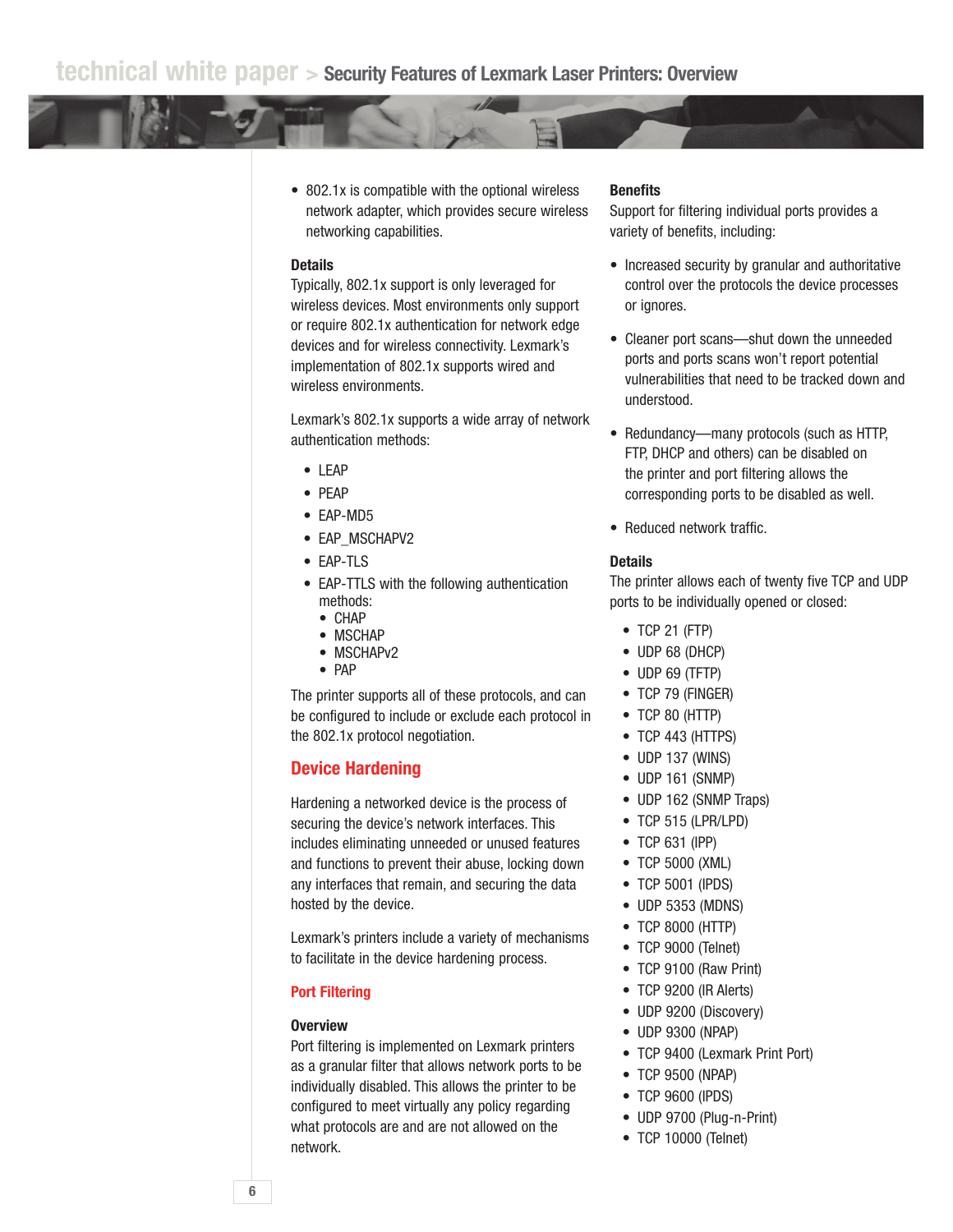Each port can be opened or closed, and when closed the printer will not generate or respond to traffic on the specified port even if the corresponding network application is otherwise enabled or disabled.

## **Hard Drive Encryption**

## **Overview**

A common concern for networked devices is that data will be exposed to remote access on the network. One avenue for this is through residual data: what if a system has appropriate protections for data while it's in use, but not when the data is no longer in use? Does leftover data remain on a system, and if so, is it less well protected than it should be?

Printers use hard drives for a variety of purposes, including to buffer print data while it is processed. It's important to assure that the buffered print data is well protected, to keep someone from accessing the potentially sensitive information contained in the print jobs that the printer receives.

Lexmark printers are equipped with the ability to encrypt the data on their hard drives, to protect it from external access at all times. When this feature is enabled, all data that's written to the hard drive is encrypted. This protects not only residual data from completed jobs, but protects data that's actively being used. This prohibits someone from powering off the printer in the middle of a job and making use of the data that was abruptly left on the drive.

## **Benefits**

**7**

The benefits of hard drive encryption include:

- Increased security of active and residual data.
- The hardware-assisted encryption is applied in real time, so there's no delay for cleanup or post-processing after jobs have completed.
- A dynamically-generated encryption key stored on the printer (not the hard drive) makes the data on an encrypted drive useless on any other printer. Stealing the hard drive out of the printer doesn't yield access to the data it contains<sup>2</sup>.

## **Details**

By default, the data on the printer's hard drive is not encrypted. This does not mean that the contents of the drive are exposed, and there is no path by which residual data can be retrieved or accessed remotely<sup>3</sup>.

When hard drive encryption is activated, the encryption key to be used (128 bit AES symmetric encryption) is pseudo randomly generated and stored in a proprietary fashion in the printer's memory. Note that the key is not stored on the hard drive itself, so if the hard drive is stolen from the printer the contents of the drive would remain indecipherable.

When the encryption function is activated, the hard drive is formatted and all data contained on the drive is lost. The encryption is then applied to all data placed on the hard drive, at all times.

## **TCP Connection Filtering**

#### **Overview**

Lexmark printers support TCP connection filtering through their "Restricted Server List" feature. This feature allows the IP addresses from which the printer is to accept TCP/IP connections to be specified, and connections from all other addresses will be refused.

#### **Benefits**

Specifying a Restricted Server List includes the following benefits:

- Approved systems such as print servers and administrative workstations are allowed to make connections to the printer, so normal and approved functions such as printing and routine monitoring and maintenance occur normally.
- All network interactions that involve TCP/IP connections can be controlled, to increase security. The types of connections that rely on TCP/IP include HTTP/browser connections, FTP, telnet, and printing via LPR/LPD or through the Windows print subsystem. All of these connections will be allowed only to/from the specified systems.

2 Note that this doesn't render the hard drive, itself, useless: when an encrypted hard drive is moved from one printer to another, it must be reformatted when it's placed into the new printer. The drive is portable, but the data on it is not.

\*There are lots of factors that lead to this—more than are pertinent for this white paper. Briefly: there's no means by which to have the printer reprint or retrieve residual data, the<br>printer doesn't support a network fil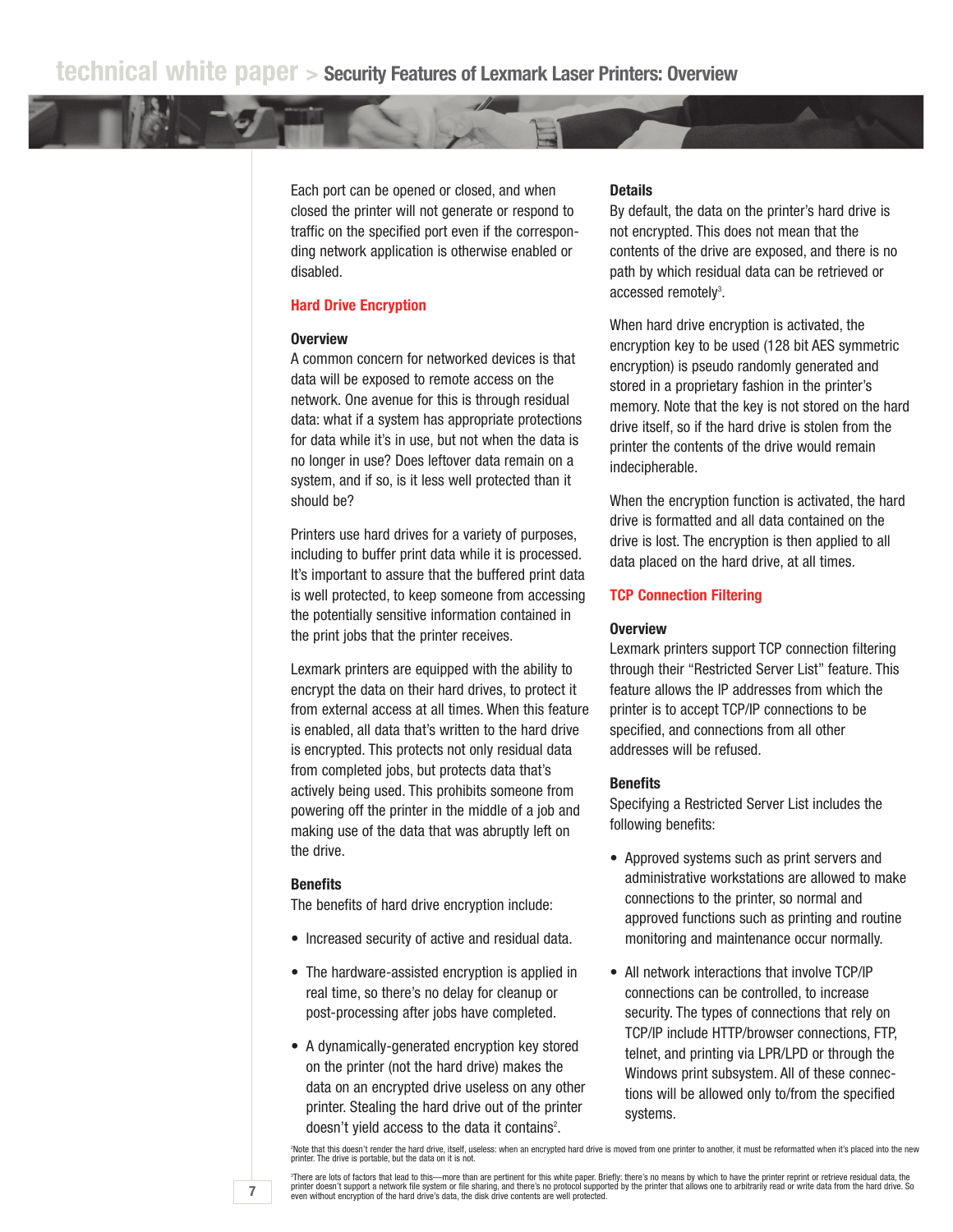- End user systems can be left off the list, which prohibits them from connecting to the printer (via a web browser, FTP, etc)—users are required to print through the print server, and are not allowed to configure or administer the system.
- Unknown systems would be left off of the list, which secures the printer against unauthorized external connections.

## **Details**

The Restricted Server List allows up to 10 IP addresses or subnets to be specified. The printer responds normally to any address in the list, and rejects TCP connections to any address that's not in the list.

## **The Restricted Server List allows individual**

Restricted Server List  $\overline{157.184.12.122.}$ 157.184.12.123, 157.184.82.0/24

Comma delimited list of up to 10 IP addresses who are allowed to make TCP connections. Example: 157.184.195.0/24 is network prefix.

**addresses and subnets to be specified. TCP connections from all other addresses will be refused by the printer.**

The Restricted Server List does not affect UDP traffic, so connectionless interactions (such as a ping) are allowed from any address.

## **Secure Printing**

Print data may be one of the most overlooked areas when it comes to network security.

Printed jobs routinely contain sensitive information—financial data, information that personally identifies customers or employees, account information, etc. Printers are commonly located in high-traffic areas with only basic physical security. In this environment, it's very easy for printed information to end up in the wrong

hands, either accidentally or intentionally.

Lexmark printers include standard features that can substantially reduce this vulnerability.

## **Confidential Print**

## **Overview**

The Confidential Print feature addresses the basic concern of printed pages lying on the printer for anyone to pick up. With Confidential Print, the printer holds submitted jobs until the intended recipient is present at the device. By producing the printed job only when the proper PIN code is entered on the printer's operator panel, the job is delivered securely into the right hands.

## **Benefits**

The features and benefits of Confidential Print include:

- An intuitive and effective means to deliver print jobs only when the recipient is at the printer.
- Security is provided with 4-digit PINs from 0000-9999—there are 10,000 possible values.
- The standard feature operates whether or not the printer is equipped with an optional hard disk. If no hard disk is present, the print job is held in the printer's RAM memory.
- If a hard disk is present, print jobs will be stored on the disk. This allows for more jobs to be held, and jobs will be retained of the printer is powered off. If Hard Drive Encryption is enabled (see page 7), the stored jobs will be encrypted for additional security.
- Unprinted jobs can be automatically purged after specified amount of time, to avoid a buildup of old jobs.

## **Details**

Lexmark's printer drivers can be directed to submit Confidential Print jobs by specifying a Confidential Print PIN (Personal Identification Number). This is a standard feature of the printer drivers and of Lexmark printers.

When the printer receives a Confidential Print job, the data stream is stored on the printer's RAM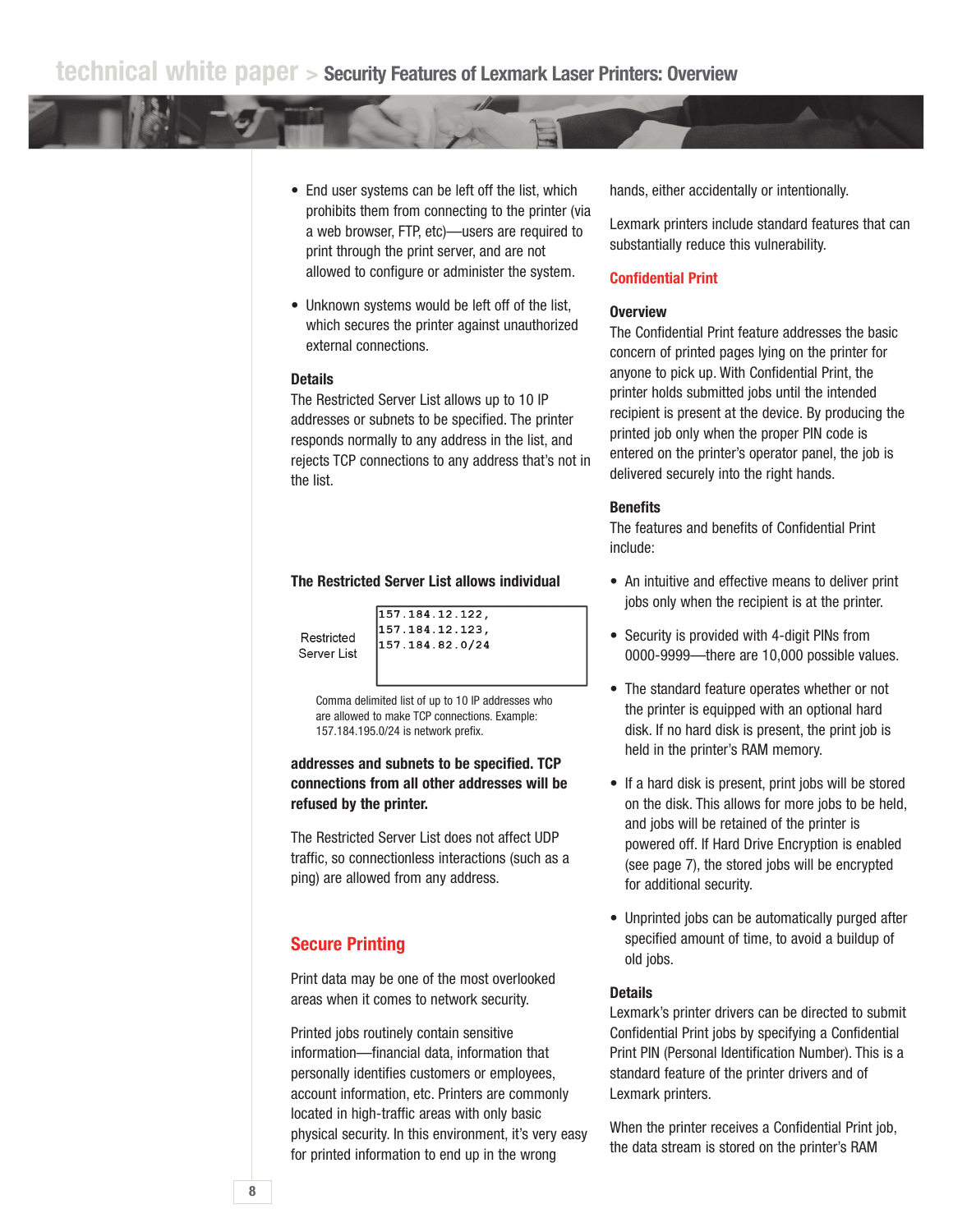memory, or on the printer's hard disk if the hard disk option is present. Jobs stored in the printer's RAM memory will be deleted if the printer is powered off and can be deleted automatically by the printer if a memory shortage is encountered. For these reasons, it's strongly recommended that a hard disk be installed if Confidential Print is to be used extensively.

When a hard disk is present, jobs are retained across power cycles of the printer and the number of jobs that can be held by the printer is greatly increased.

Jobs stored on the printer's hard disk leverage the security of Hard Disk Encryption. Jobs stored in this way cannot be moved to a different printer on the hard disk; as discussed on page 7, encrypted hard drives cannot be moved from one printer to another without being reformatted.

## **Setting a maximum number of invalid PIN**

## **Confidential Print Setup**



**entries thwarts attempts to guess PINs, and jobs can be set to expire after a range from one hour to one week.**

For additional security, setting a maximum number of retries on PINs prevents brute-force attempts to guess PINs. If the PIN is entered incorrectly the specified number of times, the corresponding print job(s) will be deleted.

And, the Job Expiration feature allows jobs to be automatically deleted from the printer after a specified time interval, ranging from one hour to one week.

## **Printer Lockout**

#### **Overview**

The Printer Lockout feature allows a printer to be put in a locked state where the operator panel doesn't allow any configuration, and incoming print jobs are stored on the printer's hard drive instead of being printed. This allows a printer to be secured during off hours: it can't be reconfigured via the operator panel, and print jobs won't be left sitting

in the output bin.

The printer can be unlocked by entering a preconfigured PIN, at which time the held jobs will be printed and the printer resumes its normal operation.

## **Benefits**

The features and benefits of Printer Lockout include:

- The printer can easily be secured during off hours.
- Jobs that are printed to a locked printer won't be exposed to being stolen out of the output bin.

## **Details**

Printer Lockout is set up under administrative control, via the printer's embedded web page. A 4-digit PIN is specified, and that PIN can then be used to lock or unlock the printer, on its operator panel. This feature requires that a printer hard disk be present.

When the printer is locked, the operator panel does not allow any interaction other than specifying the PIN, to unlock it. While locked, incoming print jobs are not printed, but are stored on the printer's hard disk. If Hard Disk Encryption is enabled, then jobs stored on the hard disk will be encrypted.

When the printer is unlocked, the jobs that were received during the locked period are printed. If Confidential Print jobs are received during the locked period, those jobs are not printed, but are available through the typical Confidential Print jobs interface on the printer's operator panel.

## **IPSec for Secure Printing**

In addition to securing the printed jobs as described by Confidential Print and Printer Lockout (above) Lexmark printers can protect the print data stream on the way to the printer. The IPSec capability described above can be used to establish a secure channel to the printer, over which encrypted print data can be transmitted.

By configuring IPSec between the printer and the networked print server, print jobs can be encrypted on their way to the printer. Independent of the printer configuration, IPSec or a similar mechanism